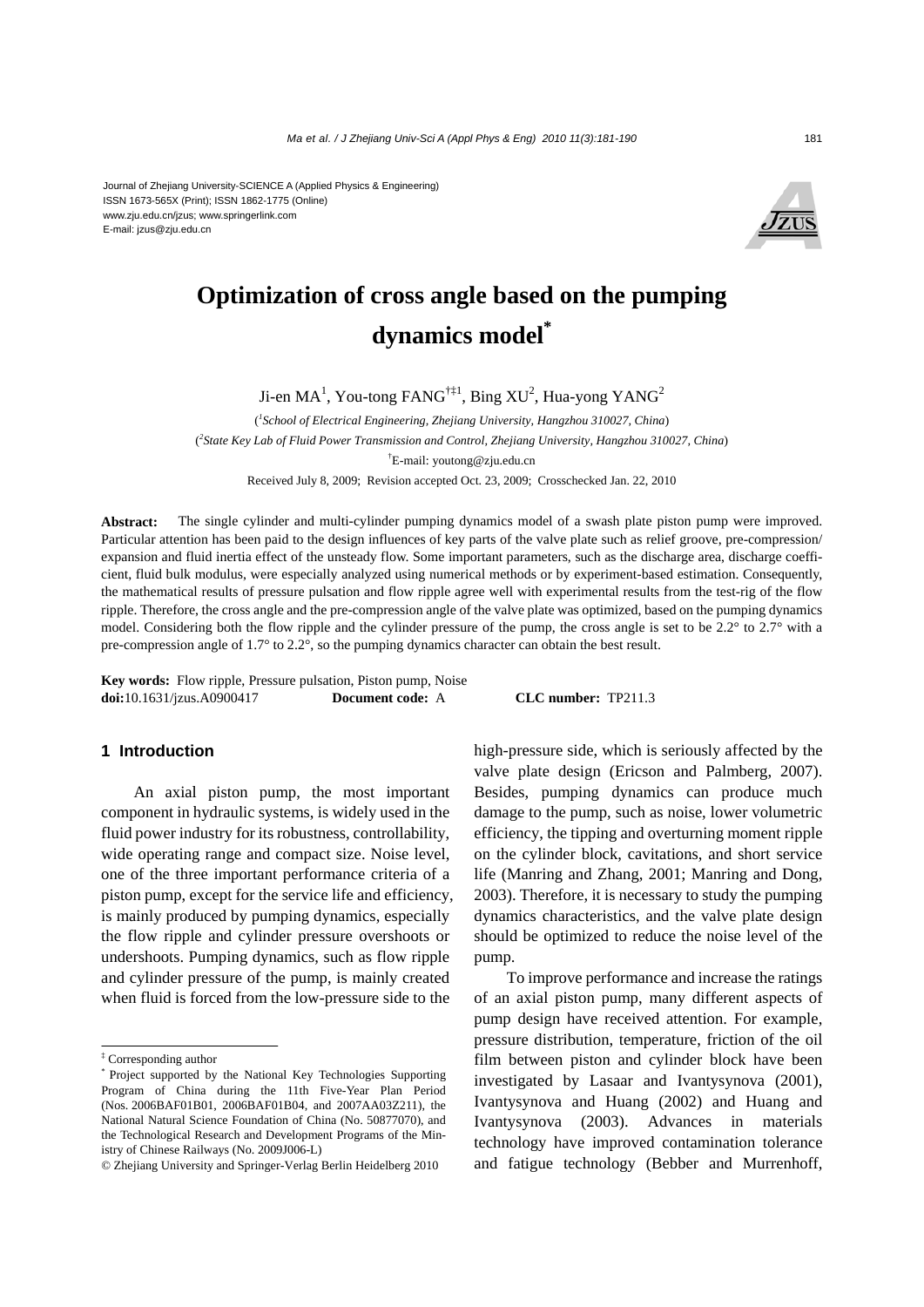2002; Bobzin *et al*., 2004). A significant amount of work has been carried out on piston slip behavior (Kazama, 2005; Rokala *et al*., 2008). In addition, flow ripple testing has been studied by Edge and Johnston (1990a; 1990b) and more recently by Liselott (2005). Therefore, pumping dynamics is a hot topic today and research institutes have carried out much research work in this area. Software DSHplus was used to simulate the flow ripple and cylinder pressure during the trapping period between valve plate ports of a piston pump by TU Aachen (Sanchen, 2003). TU Dresden (Becher, 2004) developed a computer model of the pressure and flow in an axial piston pump, and the ring flexibility structure of the pump was analyzed to reduce flow ripple. A single cylinder model was developed by Bath University using the oil momentum model in the silencing groove of the valve plate (Edge and Darling, 1988). This work was supported by an experimental study, and the accuracy on overshoot in cylinder pressure was improved. Ivantysynova and Huang (2005) developed a computer model of piston pump using an oil compressibility model. Moreover, the pumping dynamics character was studied using computational fluid dynamics (CFD) simulation (Meincke and Rahmfeld, 2008; Wustmann *et al*., 2008). The pumping dynamics of an axial piston pump was studied recently using DSHplus and MATLAB software (Guo and Wang, 1996; Lu, 2006). Also, valve plate design and lubrication have been studied by Na and Yin (2002) using a single cylinder model and the structure of relief grooves was analyzed.

This paper is concerned with the pumping dynamics of a swash plate piston pump, with emphasis on the cross angle design of the valve plate. The pumping dynamics model of the pressure and flow in a multi-cylinder pump was improved. And the cross angle design of the valve plate was optimized to reduce the noise level of the pump.

#### **2 Modeling of pumping dynamics**

## **2.1 Single cylinder model of pumping dynamics**

In the study of the pumping dynamics of an axial piston pump, the single cylinder model of pumping dynamics was improved.

Fig. 1 shows a piston as it operates within its bore where the volume of fluid within the bore is

taken as the control volume of the study. The pressure-rise-rate equation for the control volume within a piston chamber (Fig. 1) may be derived based upon the conservation of mass and the definition of the fluid bulk modulus. This result is given by Ivantysyn and Ivantysynova (2001):

$$
\frac{dp_{f}}{dt} = \frac{K_{e}}{V_{f}}(q_{r} + q_{i} - q_{g} - q_{l}),
$$
 (1)

where  $p_f$  is the pressure in piston chamber,  $t$  is the time,  $K_e$  is the fluid bulk-modulus,  $V_f$  is the instantaneous volume of the piston chamber itself, *q*r is the volumetric flow rate bring by the motion of piston in the cylinder,  $q_i$  is the reverse flow because of pressure differential between the cylinder and kidney port,  $q_g$ express the fluid inertia effect in the unsteady flow, and  $q_1$  is the volumetric loss.



**Fig. 1 A piston within a piston chamber** 

*p*<sub>c</sub>: pressure in kidney port; *q*<sub>CP</sub>: leakage flow between piston and cylinder block;  $q_{\text{ss}}$ : leakage flow between swash plate and slipper;  $q_{\text{VC}}$ : leakage flow between cylinder block and valve plate;  $q_{\text{CP}}$ : leakage flow between piston and cylinder block;  $v_p$ : velocity of piston; *A*p: cross section of piston

The flow rate  $q_i$  is modeled using the classical orifice equation, which is written as

$$
q_{\rm i} = C_{\rm i} A_{\rm i} \sqrt{2|p_{\rm c} - p_{\rm f}|/\rho} \cdot \text{sign}(p_{\rm c} - p_{\rm f}),\qquad(2)
$$

where  $\rho$  is the oil density,  $p_c$  is the pressure in kidney port, which repeatedly changes from the discharge pressure to the intake pressure with the cylinder block rotating around the axis of the pump.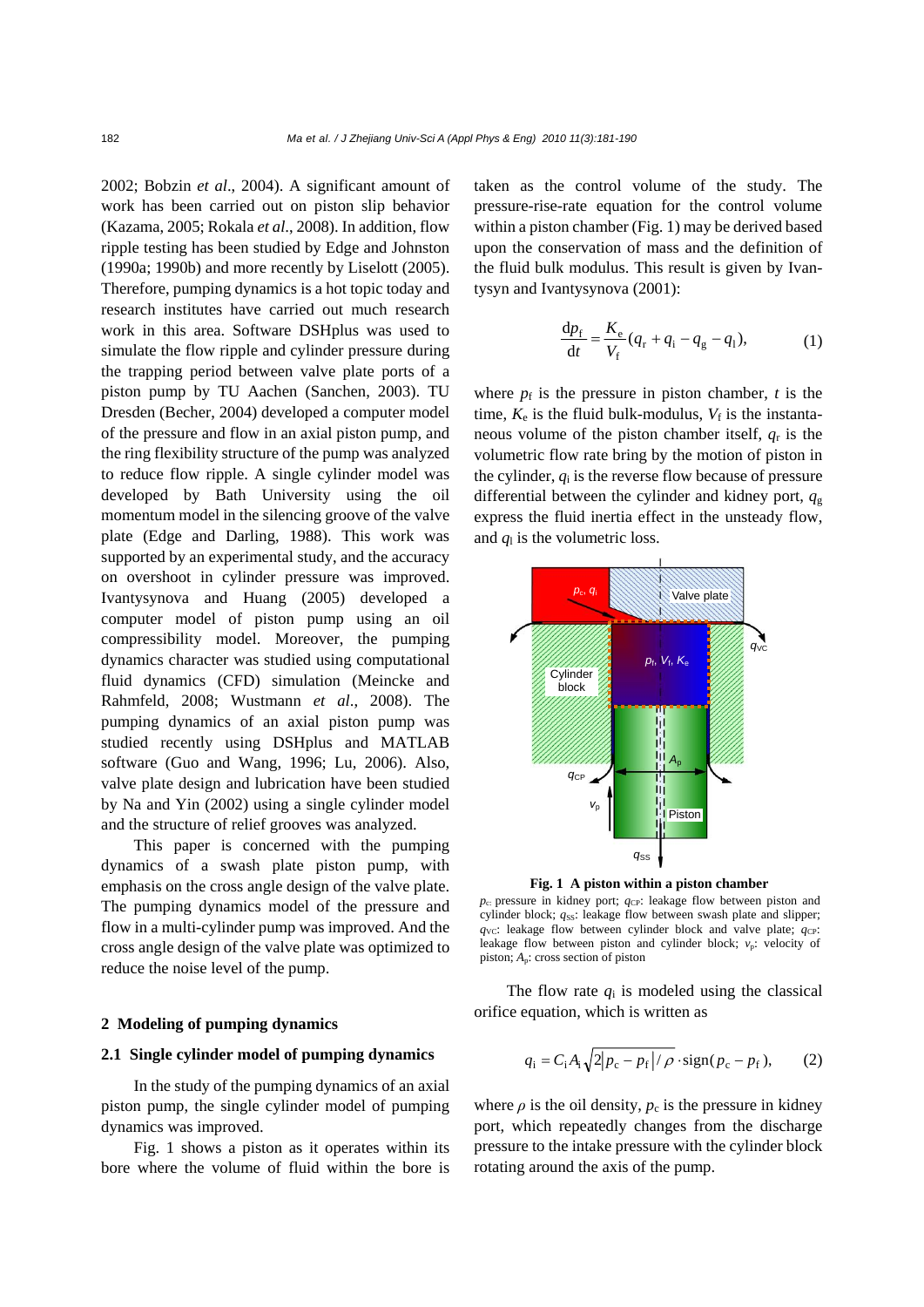The discharge coefficient, *C*i, is an uncertain parameter and varies with the flow condition. So the CFD software FLUENT is used to confirm this parameter by analyzing the flow condition inside the axial piston pump. The simulated pump with the mesh is shown in Fig. 2. The simulation model is improved by adding the compressible model of the fluid oil using the user defined function, which greatly improves the accuracy of the simulation. The flow in and out of the piston bore at the relief groove occurs at a high velocity with a high Reynolds number, with a velocity of around 100 m/s. The fluid situation is turbulent at this point. So the discharge coefficient at the relief groove is calculated based on the flow rate and pressure drop through the relief groove and it is about 0.75 according to simulation calculation (Fig. 3).



**Fig. 3 Discharge coefficient simulation result**

The discharge area of the piston bore, *A*i, also varies with time to model the transition regions on the valve plate where the slots provide a variable opening into each port. The geometrical cross-sectional area is dependent on the position of the kidney-shaped flow passage from a single piston chamber and the discharge port on the valve plate, as shown in Fig. 4.



**Fig. 4 Relationship between piston chamber and valve plate kidney bore**

When the flow passage from a single piston chamber overlaps with the triangular relief groove, the geometry of the opening discharge area is a triangle which can be evaluated with

$$
A_{\rm i} = R_{\rm f} r \varphi \sin \theta_1 \arctan\left(R_{\rm f} \varphi \cdot \text{tg} \theta_1 \text{tg} \left(\frac{\theta_2}{2}\right) / r\right),\tag{3}
$$

where  $R_f$  is the distribution radius of relief groove, *r* is the width radius of kidney port, *φ* is the position angle of piston,  $\theta_1$  and  $\theta_2$  are the depth and width angles of triangular relief groove, respectively.

When the overlapping position of the piston chamber and valve plate kidney bore appear from zone 1 to zone 4, the instantaneous discharge area generated by the superimposition of the valve plate port and the cylinder block port is olivary and is calculated by

$$
A_{i} = (\varphi R - 2r) \sqrt{\varphi Rr - \frac{\varphi^{2} R^{2}}{4}}
$$
  
+ 2r<sup>2</sup> arcsin $\left(\frac{\varphi R - 2r}{2r}\right)$  +  $\pi r^{2}$ , (4)

where  $R$  is the kidney port/piston distribution radius.

With an instantaneous throat area from zone 4 to zone 6, the variational cross-sectional area is a rectangle:

$$
A_{i} = \pi r^{2} + 2r(\varphi - 2\Delta\alpha)R, \qquad (5)
$$

where  $\Delta \alpha$  is the transition angle of kidney port.

Then the whole cylinder block port overlaps to the valve plate port and the cross section remains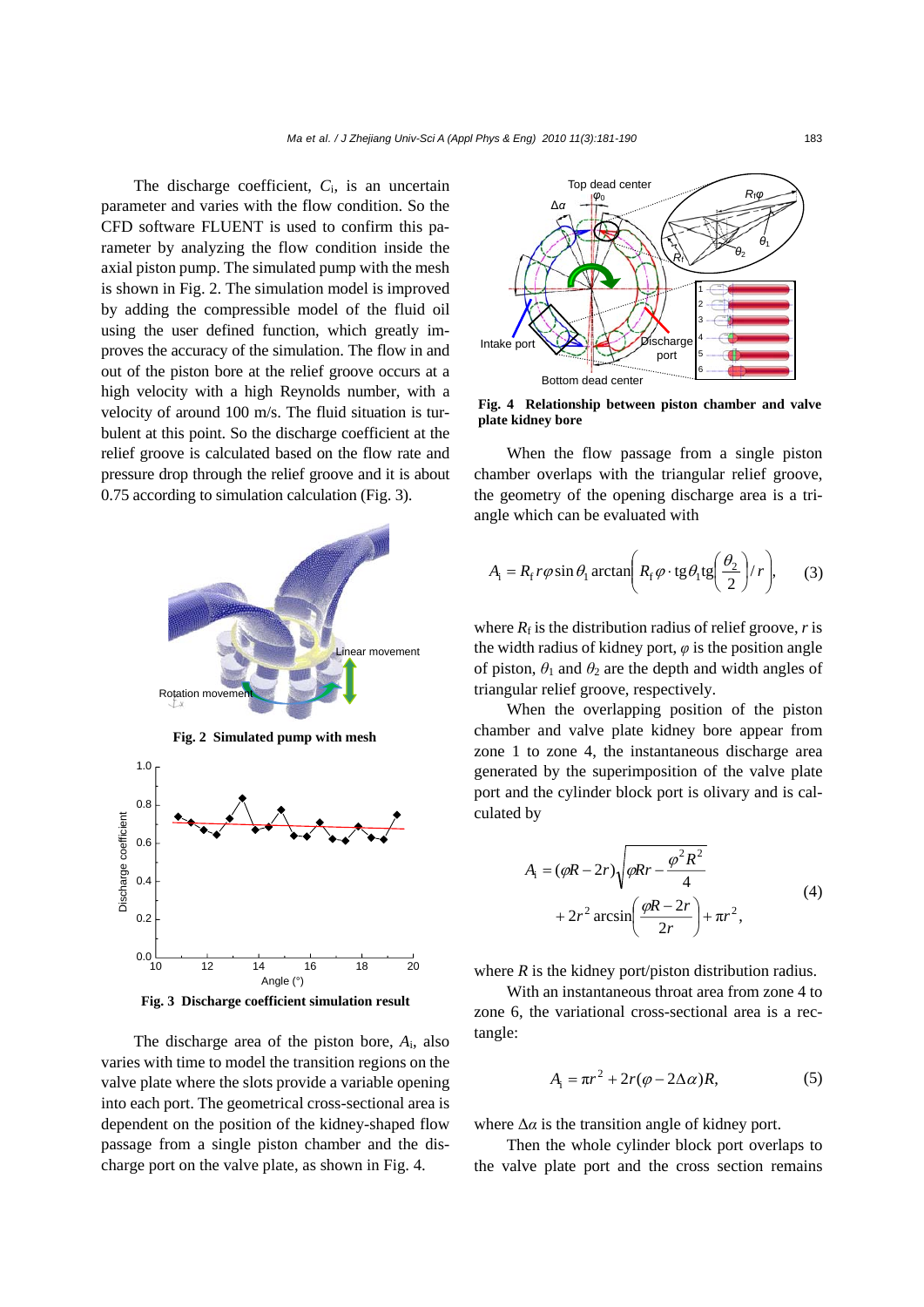constant. So the discharge area around the whole cycle was built based on the above analysis. Sixteen subsection functions should be used to evaluate the flow area of the valve plate in Fig. 4.

To account for fluid momentum effects, the effective mass of fluid to be accelerated is assumed to be contained within the relief groove. The fluid inertia effect in the unsteady flow is a nonlinear differential equation, written as

$$
\frac{dq_g}{dt} = \left(\frac{p_c - p_f}{\rho} - \frac{q_g^2}{2C_i^2 A_i^2}\right) / \int_{x_1}^{x_2} \frac{1}{A_i(x)} dx, \quad (6)
$$

where  $x_1$ ,  $x_2$  are the overlap linear positions of valve plate, respectively, as shown in Fig. 5.



**Fig. 5 Fluid inertia effect area in relief groove**

The flow rate bring about by the motion of the piston is determined using the kinematics of the piston. This quantity is expressed as

$$
q_{\rm r} = A_{\rm p} R \omega \sin \varphi \tan \beta, \tag{7}
$$

where  $q_r$  is the flow change bring by the motion of piston,  $A_p$  is the cross section of piston,  $\omega$  is the rotation speed of pump, and  $\beta$  is the swash plate angle.

The flow rate of volumetric loss, *q*l, is the sum of the leakage flow through the gap between the piston and cylinder block, *q*CP, and through the swash plate and the slipper,  $q_{SS}$ . The leakage flow through the gap between the cylinder block and valve plate,  $q_{\text{VC}}$ , is the effect of the multi-piston, and can only be considered in a multi-cylinder pump model. The model of leakage flow is give by (Ivantysyn and Ivantysynova, 2001)

$$
q_{\rm CP} = \frac{\pi d_{\rm p} \delta_1^3}{12 \mu l_1} (p_{\rm f} - p_0) - \frac{\pi d_{\rm p} \delta_1 v_{\rm p}}{2},\tag{8}
$$

$$
q_{SS} = \frac{\pi d_d^4 \delta_2^3}{\mu [6d_d^4 \ln(r_2/r_1) + 128\delta_2^3 l_d]} (p_f - p_0), \quad (9)
$$

$$
q_{\rm VC} = \frac{\delta_3^3}{12\mu} \left[ \frac{1}{\ln(R_2/R_1)} + \frac{1}{\ln(R_4/R_3)} \right] (p_{\rm f} - p_0), \ (10)
$$

where  $d_p$  is the diameter of piston,  $\delta_1$  is the oil film thickness between piston and cylinder block,  $\mu$  is the kinetic viscosity of oil,  $l_1$  is the overlap length of piston and cylinder block,  $p_0$  is the pressure inside pump shell chamber,  $d_d$  is the diameter of leakage hole in piston,  $v_p$  is the velocity of piston,  $\delta_2$  is the oil film thickness between swash plate and slipper,  $r_1$  is the radius of chamber in slipper,  $r_2$  is the radius of the slipper,  $l_d$  is the length of leakage hole in piston,  $\delta_3$  is the oil film thickness between cylinder block and valve plate,  $R_1$  and  $R_2$  are the inside and outside radii of inside valve plate seal ring, respectively,  $R_3$  and  $R_4$ are the inside and outside radii of outside valve plate seal ring, respectively. The structure of the valve plate is shown Fig. 6.



**Fig. 6 Structure of the valve plate** 

The bulk modulus of oil is measured in the flow ripple test-rig using the cross correlation function method (Fig. 7). Experimental results of the fluid bulk modulus were used in the model to achieve a high accuracy result.

# **2.2 Multi-cylinder model of pumping dynamics**

The flow ripple of a multi-cylinder pump is due to the discontinuity in discharge flow rate from the piston and its governing pumping mechanism. The flow rate at the pump discharge port is the sum of the discharge flow rates of each individual piston connecting to the discharge kidney port, which is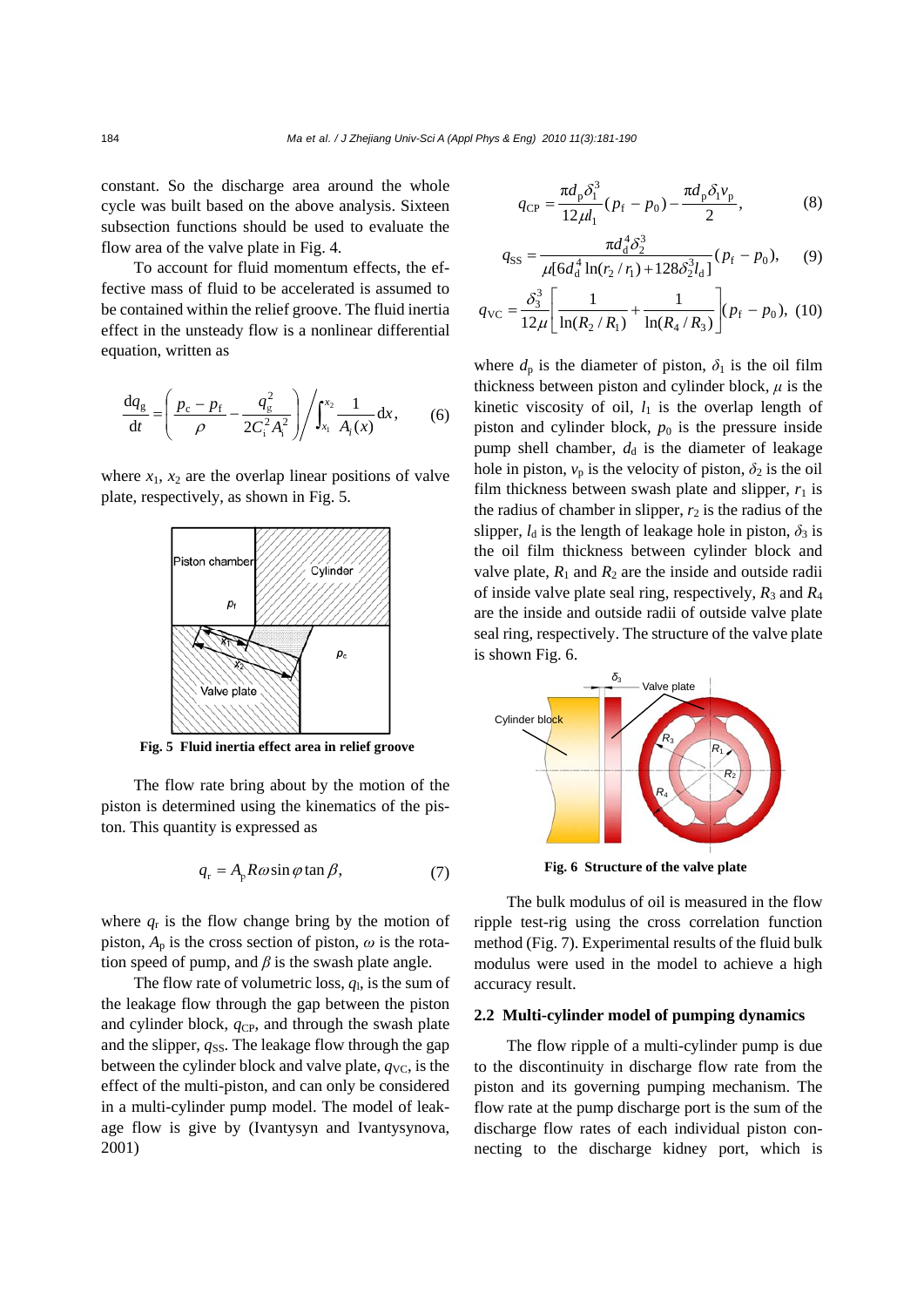

**Fig.7 Bulk modulus of oil tested according to working pressure and temperature**

written as  $q_p = \sum_{i=1}^{9} (-q_{Hi})$ , where  $q_{Hi}$  is the discharge flow rate of individual piston connecting to the discharge kidney port. So the multi-cylinder model of pumping dynamics combines several single cylinder models vectorially to produce the required effect. Each piston is separated from the previous one by a phase angle equal to a separation angle of 360/9 degrees for a nine-piston pump. In addition, as the volumetric loss through the gap between cylinder block and valve plate is the effect of the multi-piston, this flow rate is added after the connecting point of the flow rate from the piston chambers in the multi-cylinder pump model.

The pressure pulsations, which are the major source of system noise propagating through the fluid in the pipelines resulting in the vibration of pipes and any connected equipment, are affected not only by the flow ripple of the pump but also by the system parameters. So the system environment of the pump was built by adding the load of a throttle valve and the pipelines. The flow rate through the throttle valve is expressed by the classical orifice equation given by

$$
q_{\rm v} = C_{\rm v} A_{\rm v} \sqrt{\frac{2}{\rho} (p_{\rm H} - p_{\rm T})},\tag{11}
$$

where  $q_v$  is the flow rate of the throttle valve,  $C_v$  is the discharge coefficient of the throttle valve,  $A<sub>v</sub>$  is the discharge area of the throttle valve,  $p<sub>H</sub>$  is the discharge pressure of pump, and  $p<sub>T</sub>$  is the pressure of tank.

The flow in the pipeline is influenced by the fluid discontinuity and fluid bulk modulus, and is expressed as

$$
q_{\rm p} - q_{\rm v} = \frac{V_{\rm t}}{K_{\rm e}} \frac{dp_{\rm H}}{dt},\tag{12}
$$

where  $q_p$  is the flow rate of the pump,  $V_t$  is the volume of pipeline.

Therefore, the flow characteristics of the relationship between the multi-cylinder and the pump working system can be evaluated with

$$
\frac{V_{\rm t}}{K_{\rm e}}\frac{\mathrm{d}p_{\rm H}}{\mathrm{d}t} + C_{\rm v}A_{\rm v}\sqrt{\frac{2}{\rho}(p_{\rm H} - p_{\rm T})} = \sum_{i=1}^{9} (-q_{\rm Hi}). \tag{13}
$$

The multi-cylinder model of pumping dynamics with a hydraulic system is shown in Fig. 8.



**Fig. 8 Model of the whole pump with hydraulic system**

The mathematical model of pumping dynamics consists of a set of differential and algebraic equations. These are to be solved using numerical techniques during simulation. MATLAB/SIMULINK(R) was chosen for simulation in this study considering its wide usage and availability. The multi-cylinder pump model was developed as a combination of various subsystem models. The S-functions corresponding to each subsystem calculate the required state space variables for a set of inputs and initial conditions.

#### **3 Accuracy of mathematical model**

#### **3.1 Introduction of the test-rig**

To study the accuracy of the pumping dynamics model, a test-rig of pump flow ripple was built, which can measure the flow ripple, pressure pulsation of the pump and the fluid bulk modulus of oil. The flow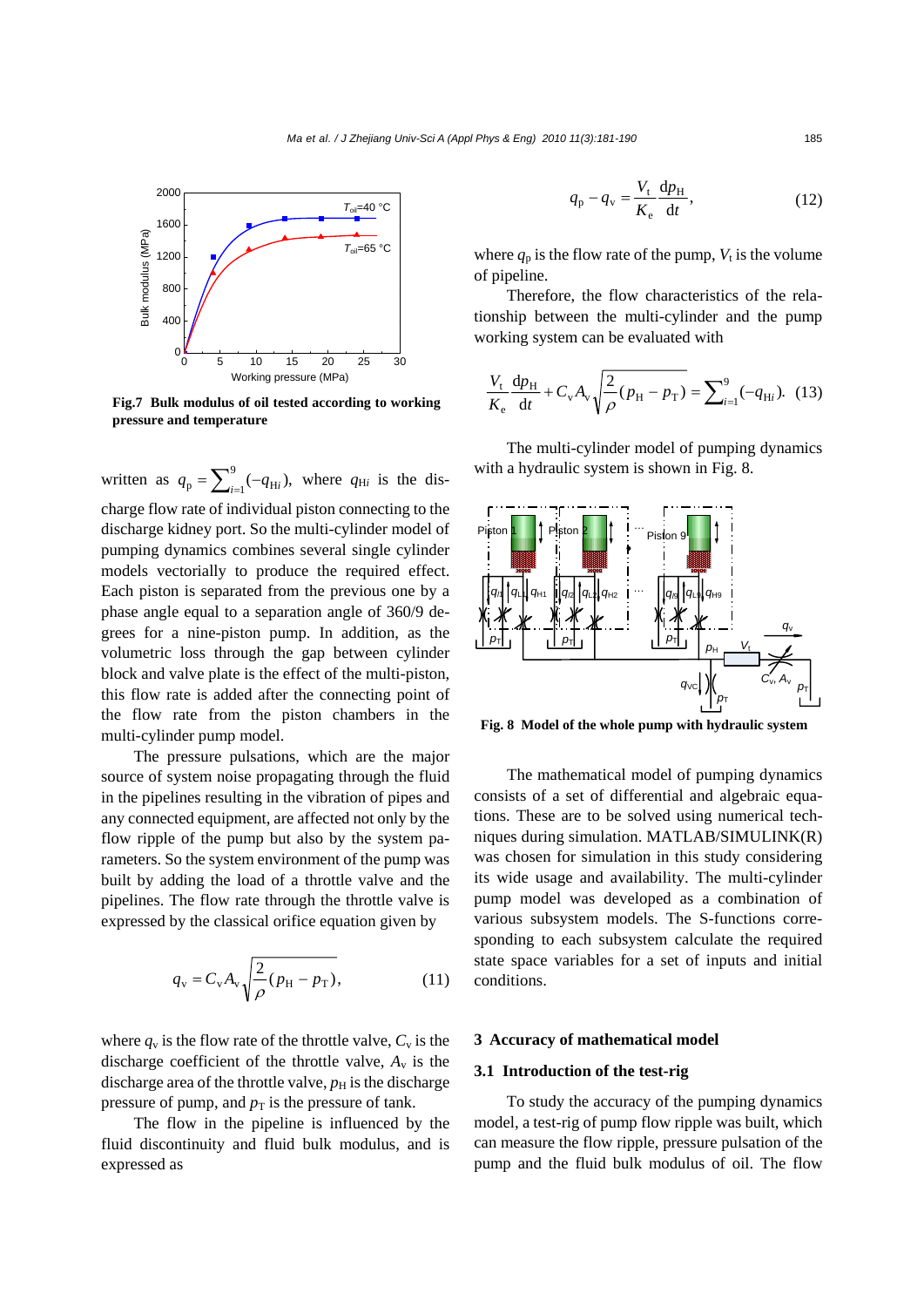ripple of a pump is a kind of high frequency signal, and it is hardly being tested directly. So the flow ripple has been calculated based on the pressure pulsation measured by the pressure sensor in the test-rig. The basic principle function for testing the source flow ripple at frequency domain is given by (Johnston, 1987)

$$
P_X = Q_S \frac{Z_0 Z_S}{Z_0 + Z_S} \frac{\exp(-\gamma t) + \rho_T \exp[-\gamma (2t - x)]}{1 - \rho_S \rho_T \exp(-2\gamma t)},
$$
(14)

where  $P_X$  is the pressure at pressure sensor position  $X$ ,  $Q<sub>S</sub>$  is the source flow ripple,  $Z<sub>0</sub>$  is the characteristic impedance of the pipe,  $Z_s$  is the source impedance,  $\gamma$ is the transfer function, *l* is the length of pipeline,  $\rho_T$  is the termination reflection coefficient,  $\rho_S$  is the source reflection coefficient. Supposing the discharge passageway of the pump to be a uniform pipe, the source impedance of the pump is given as

$$
Z_{\rm S} = \frac{\rho c_0}{A_{\rm c}} \left( 1 + \frac{\omega_{\rm vp}}{2j\omega} \right)^{\frac{1}{2}},\tag{15}
$$

where  $\omega_{vp} = \frac{v_{op}}{8v}$ , 2 op  $\omega_{vp} = \frac{r_{op}^2}{8v}$ , c<sub>0</sub> is the speed of pressure wave, *A<sub>c</sub>* 

is the effective cross-sectional area,  $r_{\rm on}$  is the effective cross-sectional radius,  $\nu$  is the kinematical viscosity of oil.

The test-rig of the flow ripple test was built based on ISO 10767-1-1996 (1996). Pressure sensors were installed in the straight pipe at the outlet of the testing pump. An auxiliary pump was used as the secondary source for analyzing the source impedance of the testing pump. A throttle valve was used to adjust the working pressure levels. In addition, the working condition parameters, such as flow rate, temperature, rotation speed of pump, were also tested. Fig. 9 is the photo of the test-rig.

The flow ripple produced by the pump is influenced by the pumping mechanism and the fluid properties, and is independent of the dynamic characteristics of the circuit to which the pump is connected. Thus the flow ripple is more suitable as the measurement of the pump fluid noise level. Thus, the source flow ripple of the pump is evaluated by a mathematical model and compared with experimental results.



Pressure transducers

**Fig. 9 The photo of the flow ripple test rig of pump**

#### **3.2 Precision of the mathematical model**

With the test-rig above, the comparison of pressure pulsation and flow ripple between experimental results and simulation results has been done with the nine-pistons pump working at a pressure of 19.0 MPa and a rotation speed of 2000 r/min. As shown in Fig. 10, the thick curve (simulation result) agrees the thin curve (experimental result) very well, which means the improved mathematical model has high precision for predicting the output pressure of the axial piston pump.



**Fig. 10 Comparison of pressure pulsation between simulation result and experimental result** 

The flow ripple of the pump was calculated based on the pressure pulsation result. The comparison between simulation and experimental results is shown in Fig. 11, the maximum flow ripple amplitude of the experimental result is about 15 L/min, the mathematical model simulation result is about 14.6 L/min. Compared with the total pump flow rate of 80 L/min, the flow ripple rate of the experimental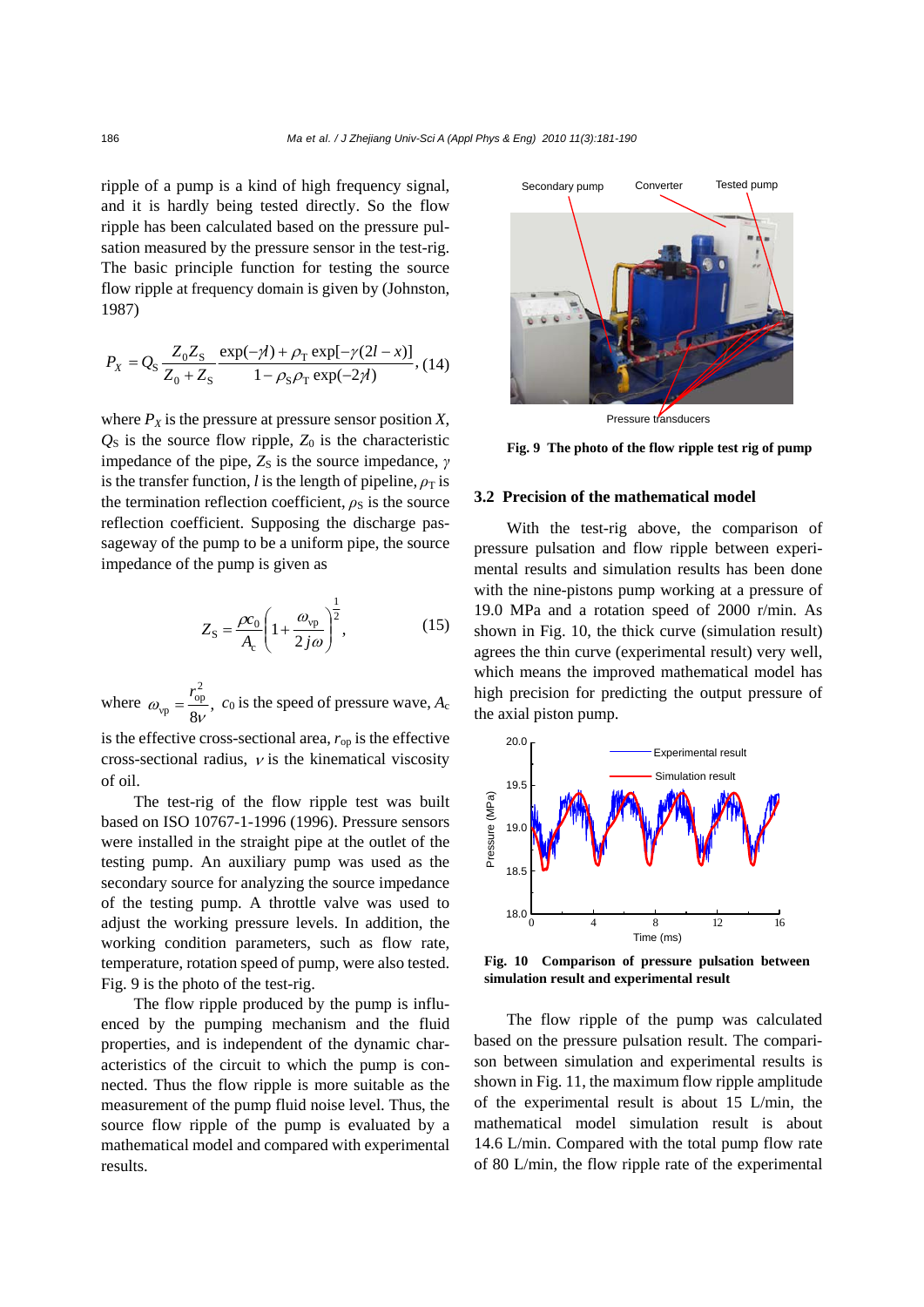result is about 19%, and the flow ripple rate of the mathematical result is about 18.3% (Table 1). Therefore, the error of the multi-cylinder pump model in the flow ripple prediction is only about 3%. So the accuracy of the mathematical model is acceptable.



**Fig. 11 Comparison of flow ripple between model simulation and experimental test** 

**Table 1 Data comparison of experimental result and simulation result** 

| Method                 | Amplitude of flow<br>ripple $(L/min)$ | Flow ripple<br>rate $(\%)$ |
|------------------------|---------------------------------------|----------------------------|
| Mathematical<br>result | 14.6                                  | 18.3                       |
| Experimental<br>result | 15.0                                  | 19.0                       |

## **4 Optimization of the cross angle**

There is a significant pressure differential between the intake port and the discharge port of the valve plate. Consequently, a reverse flow is established during the trapping period between ports. This together with the piston motion causes overshoot or undershoot in cylinder pressure, which is one of the main reasons for flow ripple. The cross angle of the valve plate has a close influence on the overshoot or undershoot and the flow ripple by changing the pressure differential between the intake port and the discharge port of the valve plate. The cross angle  $(\varphi_0)$ , is the angle between the axis of valve plate symmetry and the line of the top dead point to bottom dead point of the cylinder block, which fixes the angular position of the valve plate (Fig. 12). The pre-compression angle of the valve plate is determined by the cross angle. The relationship of the cross angle and the pre-compression angle of the valve plate for the testing pump is shown in Table 2. The pump was

simulated in the same working condition with a pressure of about 19.0 MPa and a rotation speed of 2000 r/min.



**Fig. 12 The cross angle of valve plate** 

**Table 2 The relationship of the cross angle and the pre-compression angle of valve plate** 

| Cross            | Pre-compression | Cross       | Pre-compression |
|------------------|-----------------|-------------|-----------------|
| angle            | angle           | angle       | angle           |
| $\Omega^{\circ}$ | $-0.5^\circ$    | $6^{\circ}$ | $5.5^\circ$     |
| $2^{\circ}$      | $1.5^\circ$     | $8^{\circ}$ | $7.5^\circ$     |
| 4∘               | $3.5^\circ$     |             |                 |

#### **4.1 Influence of flow ripple**

Fig. 13 shows the flow ripple at the pump outlet at different cross angles of the valve plate. The upper peak value of the flow ripple grows with an increasing cross angle. When the cross angle is  $0^\circ$ , there is almost no obvious upper peak. When the cross angle reaches 8°, the upper peak value of the flow ripple is quite clear at about 7.8 L/min. On the other hand, the lower peak valve of the flow ripple has the opposite changeover rules so that the peak valve decreases with an increase in the cross angle. The lower peak valve of the flow ripple is about 3.8 L/min at a cross angle of  $0^\circ$ . But when the cross angle grows to  $8^\circ$ , the lower peak of the flow ripple almost disappears.

In fact, both the upper and lower peaks of the flow ripple will result in the vibration of pipes or connected equipment. Therefore, there is a balance between the upper and lower peaks of the flow ripple so as to achieve the lowest damage. Fig. 14 gives the amplitude of the flow ripple and flow ripple rate changing with the cross angle, based on the previous results. When the cross angle is 2.2° with a pre-compression angle of 1.7°, the amplitude of the flow ripple and flow ripple rate reach a minimum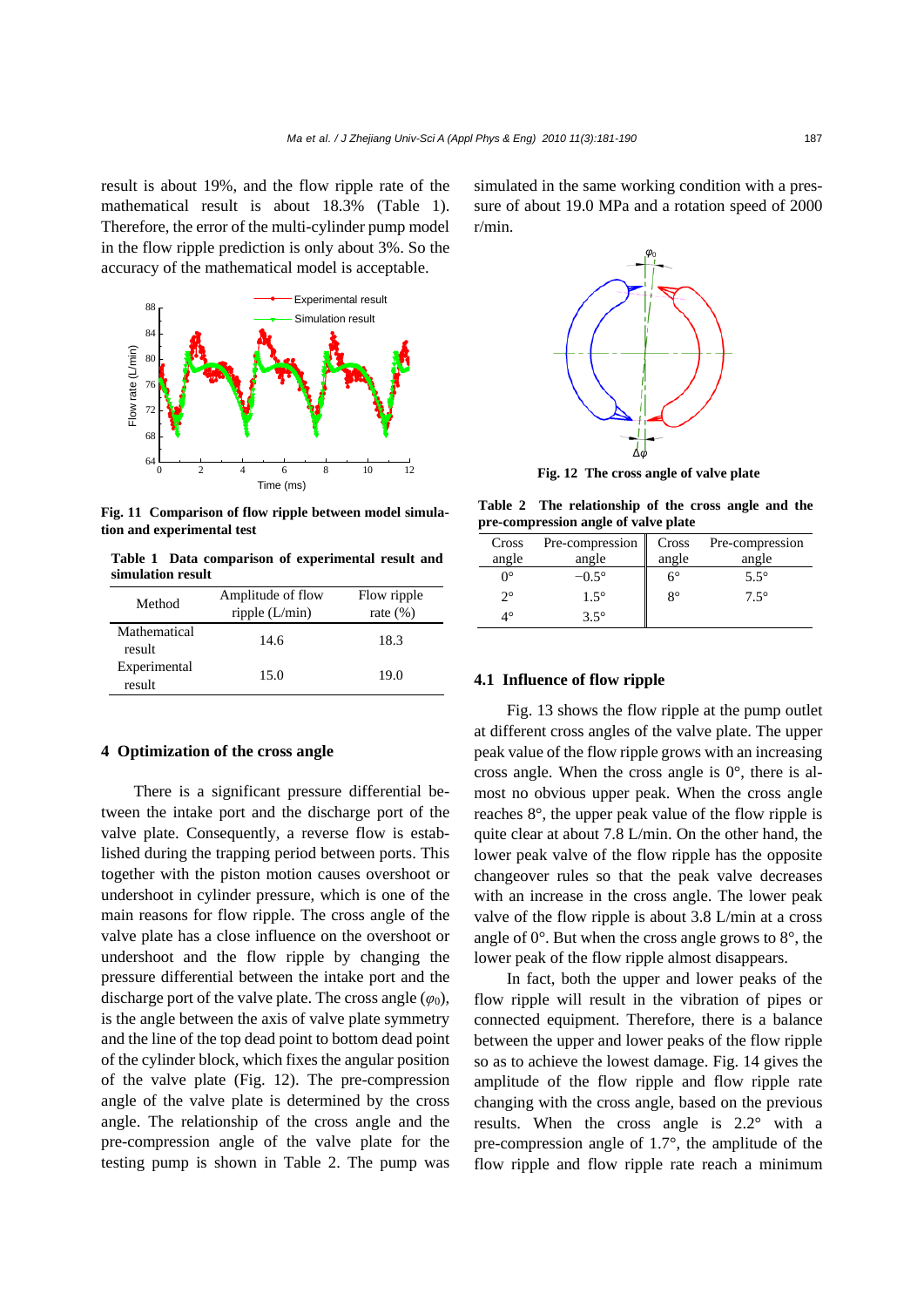value. So the valve plate can be best designed at this cross angle to lower the flow ripple of the pump.



**Fig. 13 The flow ripple of pump at different cross angles**



**Fig. 14 The amplitude of flow ripple and flow ripple rate changing with the cross angle** 

# **4.2 Influence of overshoot or undershoot in cylinder pressure**

Relatively low levels of delivery flow ripple are created when pump cylinders are optimally precompressed with an optimal cross angle. In this ideal situation, the pressure in each cylinder matched the delivery pressure on meeting the delivery port and so rapid cylinder flows to and from the delivery chamber are eliminated.

To achieve optimal or near-optimal precompression over a wide range of operating conditions, the cylinder pressure was simulated with different cross angles. Fig. 15 shows the plots of the pressure profile inside the piston chamber. The pressure inside the piston chamber is pre-compressed/ expanded because of the cross angle of the valve plate and the fluid delivery delay. There are four pressure



**Fig. 15 (a) Pressure inside the piston chamber; (b) Pressure changing from the low to high pressure port; (c) Pressure changing from the high to low pressure** 

overshoots or undershoots in the piston chamber in one rotation cycle. The pressure overshoot or undershoot appears when the piston is rotating from the low to high pressure port or from the high to low pressure port. The overshoot and undershoot values change with the cross angle of the valve plate. Cavitations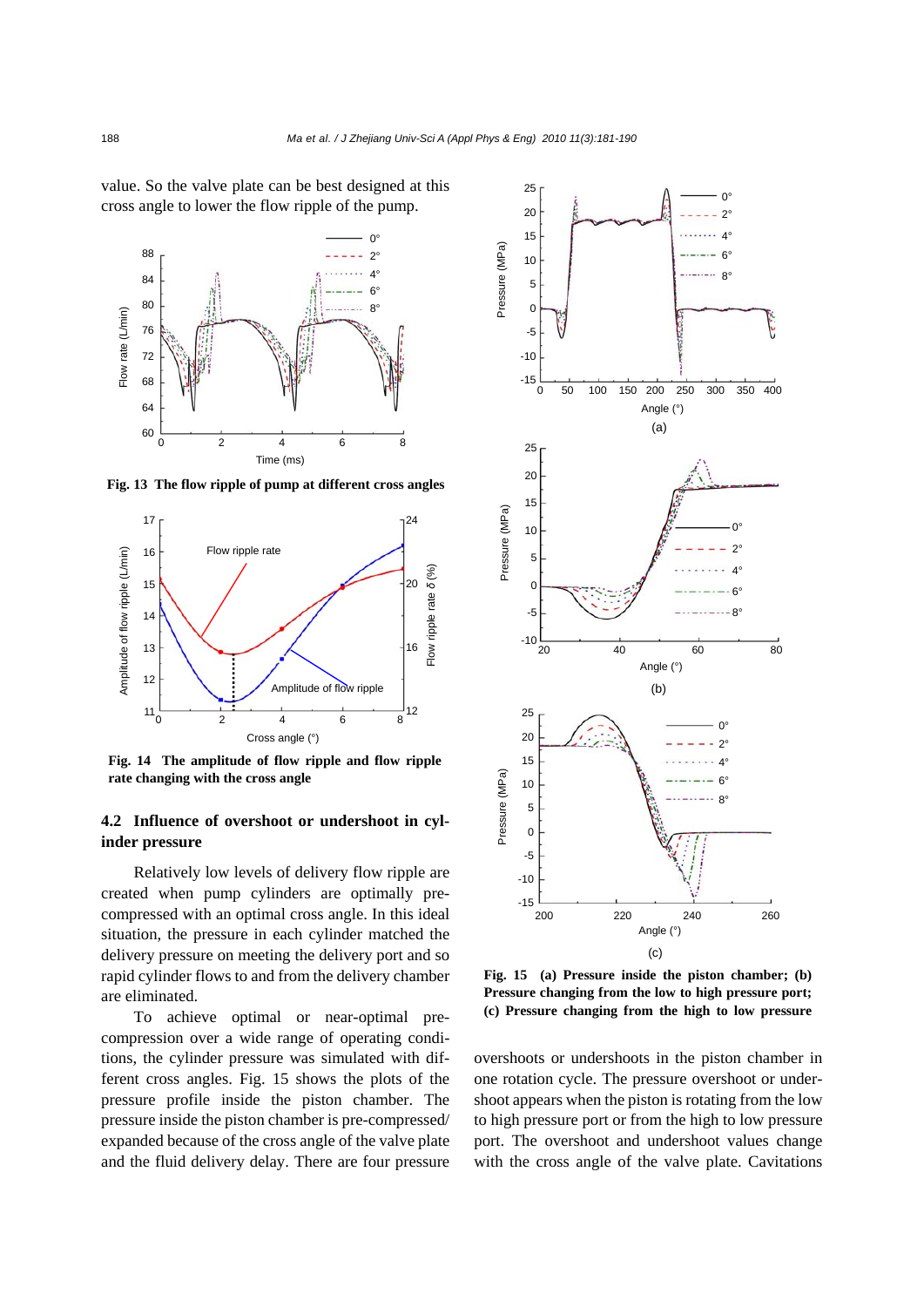might appear if the undershoot is significant and falls below the atmospheric pressure. On the other hand, the overshoot inside the piston chamber will lead to a transfer of fluid back to the suction port and a consequent reduction in the pump volumetric efficiency. Also, a force pulsation is likely added to the cylinder block to cause the tipping and overturning moment ripple on the cylinder block.

To achieve the optimal cross angle and the pre-compression angle of the valve, the four overshoots or undershoots value changing with the cross angle was analyzed (Fig. 16). When the cross angle is 2.7°, the total overshoot reaches the minimum value. So the corresponding optimal pre-compression angle is 2.2° to achieve the lowest overshoot or undershoot in cylinder pressure.



**Fig. 16 The four overshoots or undershoots value changing with the cross angle** 

When considering both the flow ripple and the cylinder pressure of the pump, the cross angle is set to be 2.2° to 2.7° with a pre-compression angle of 1.7° to  $2.2^{\circ}$  and then the pumping dynamics characteristics can obtain the best result.

## **5 Conclusion**

In this study of the pumping dynamics of an axial piston pump, the single cylinder model of pumping dynamics was improved. Particular attention has been paid to the design influences of key parts of the valve plate, such as relief groove, pre-compression/expansion and fluid inertia effect in the unsteady flow in the relief groove and cylinder on the pump delivery flow ripple. Some important parameters, such as the discharge area, discharge coefficient, fluid bulk modulus, were especially analyzed using numerical methods or by experiment-based estimation. In addition, a multi-cylinder model of pumping dynamics was built by establishing the system model of the pump.

The accuracy of the pumping dynamics model was analyzed using the test-rig of the flow ripple. The simulation results for pressure pulsation and flow ripple agree well with the experimental results. And the accuracy of the mathematical model is acceptable.

The pumping dynamics characteristics, including the flow ripple and the cylinder pressure of the pump, were analyzed based on the pumping dynamics model. The cross angle and the pre-compression angle of the valve plate were optimized. Considering both the flow ripple and the cylinder pressure of the pump, the cross angle is set to be 2.2° to 2.7° with a pre-compression angle of 1.7° to 2.2°, and then the pumping dynamics characteristics can achieve the best result.

In the future, experimental work with the cross angle of the valve plate will be made to further improve the simulation results. Also, the pressure in the piston chamber will be measured using a micro pressure sensor to compare with the simulation results.

#### **References**

- Bebber, D., Murrenhoff, H., 2002. Improving the wear resistance of hydraulic machines using PVD-coating technology. *Ölhydraulik und Pneumatik*, **46**(11-12):1-35 (in German).
- Becher, D., 2004. Untersuchungen an Einer Axialkolbenpumpemit Ringsystem Zur Mingerung von Pulsationen. PhD Thesis, TU Dresden (in German).
- Bobzin, K., Lugscheidera, E., Maesa, M., Goldb, P.W., Loosb, J., Kuhnb, M., 2004. High-performance chromium aluminium nitride PVD-coatings on roller bearings. *Surface & Coatings Technology*, **188-189**:649-654. [doi:10.1016/ j.surfcoat.2004.07.030]
- Edge, K.A., Darling, J., 1988. A Theoretical Model of Axial Piston Pump Flow Ripple. Design Modelling and Control of Pumps/First Bath International Fluid Power Workshop, Bath, p.113-136.
- Edge, K.A., Johnston, D.N., 1990a. 'Secondary source' method for the measurement of pump pressure ripple characteristics. Part 1. Description of method. *Proceedings of the Institution of Mechanical Engineers Part A. Journal of Power and Process Engineering*, **204**(11): 33-40. [doi:10.1243/PIME\_PROC\_1990\_204\_006\_02]